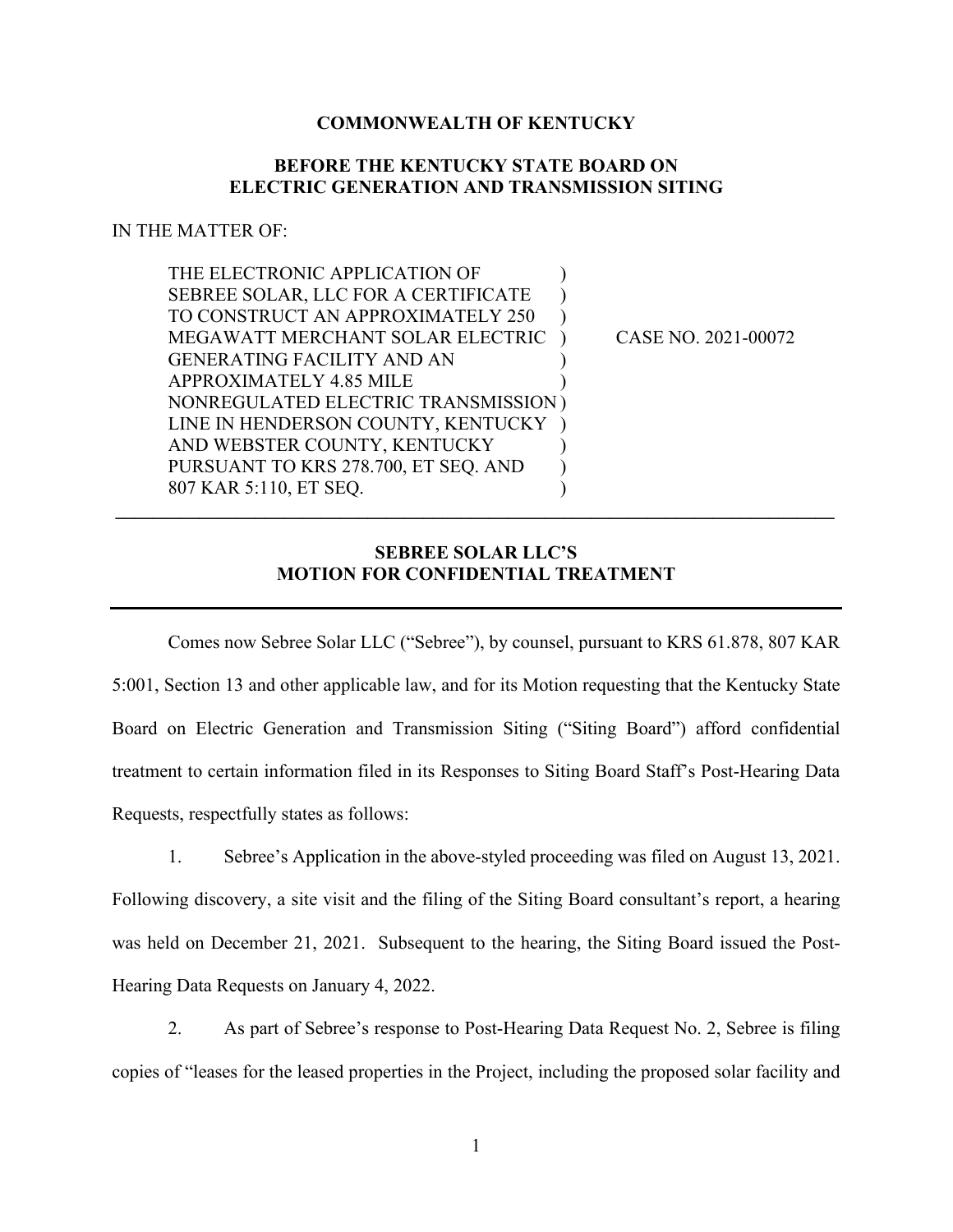the proposed transmission line" as Attachment 2a (facility leases) and Attachment 2c (transmission line leases). Collectively these lease documents are hereinafter referred to as the "Confidential Information."

3. The Confidential Information has sensitive, proprietary commercial information concerning pricing and other terms and conditions that could be detrimental to Sebree in future negotiations if made public. Such disclosure would also give a considerable advantage to other companies who are currently negotiating with landowners across the Commonwealth of Kentucky for similar leasing arrangements. Disclosure of Sebree's lease provisions, pricing and terms and conditions would severely prejudice its ability to do business within the Commonwealth of Kentucky on a level playing field with competitors.

4. The Confidential Information is being provided in a form with significant portions of the leases redacted. An unredacted copy of the Confidential Information is being provided to the Siting Board under seal.

5. The Kentucky Open Records Act exempts the Confidential Information from public disclosure. *See* KRS 61.878(1). Moreover, the Kentucky Supreme Court has stated, "information concerning the inner workings of a corporation is 'generally accepted as confidential or proprietary.'" *Hoy v. Kentucky Industrial Revitalization Authority*, 907 S.W.2d 766, 768 (Ky. 1995). Furthermore, the Confidential Information is retained by Sebree on a "need-to-know" basis and is not publicly available. Indeed, the lessors who are signatories to these leases have a contractual obligation to keep the terms of the leases confidential. Because the Confidential Information is critical to Sebree's effective execution of business decisions and strategy it satisfies both the statutory and common law standards for being afforded confidential treatment. The leases would also qualify as trade secrets under Kentucky law.

2